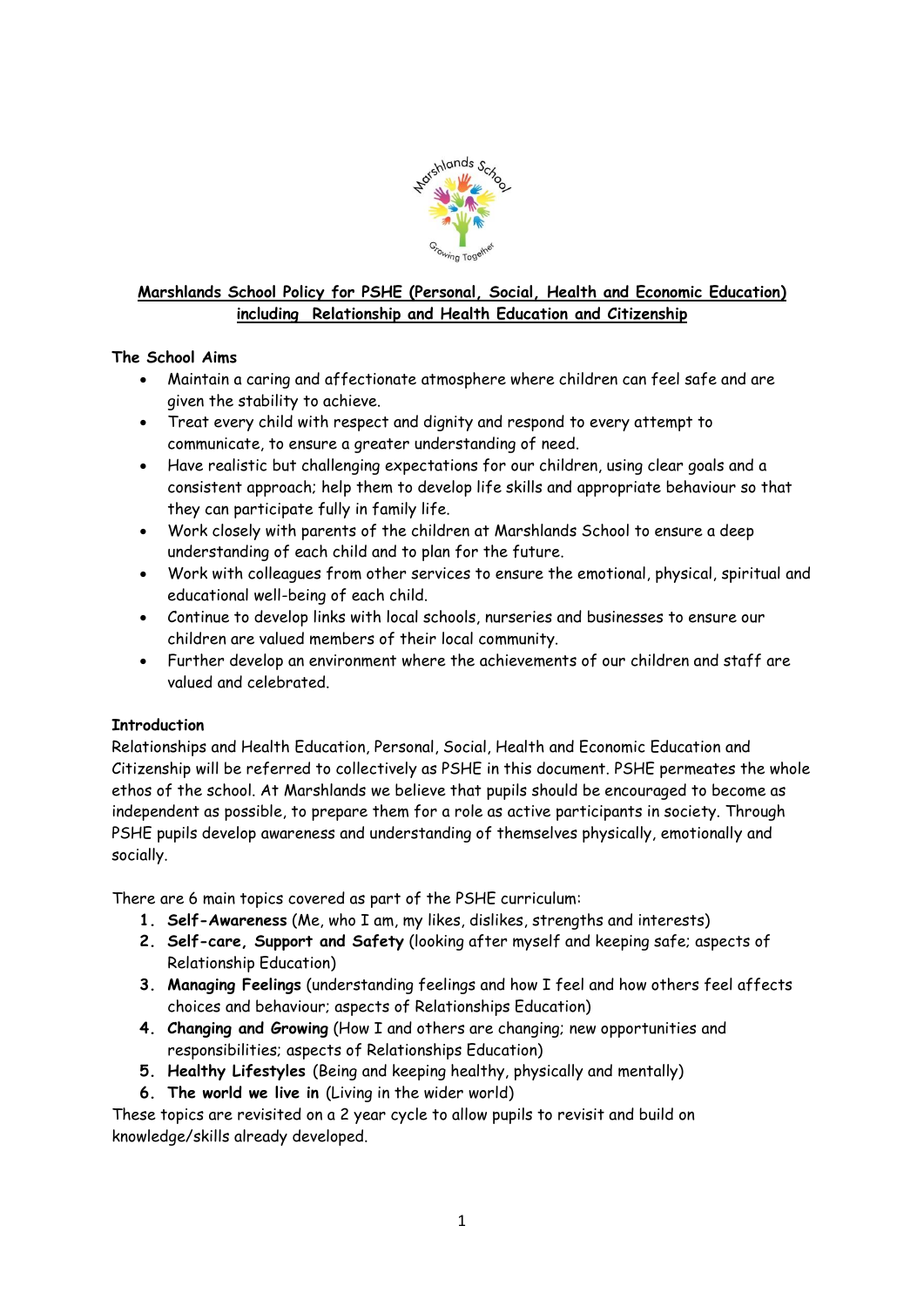Other related policies and documents include the Food Policy, Online Safety Policy, Science Policy, Anti-Bullying Policy, Drug Education Policy, Emotional health and Wellbeing Policy, Child Protection Policy and Physical Education Policy.

# **Principles**

- PSHE is taught to all pupils throughout the school.
- All pupils have equal access to the PSHE curriculum regardless of age, ability, religion, culture or ethnicity.
- Each class has the school rules displayed to remind children of expected behaviour, class Dojo points and other reward systems, to encourage positive behaviour and a 'Feelings Chart' to allow pupils to express without saying how they feel, allowing opportunities for discussion at appropriate times.
- PSHE is taught as a separate subject, across the curriculum; including the science and computing lessons and discrete 1 to 1 or small group sessions are provided as needed.
- PSHE includes opportunities for learning within and outside the normal school day and so the pupil's home life plays an important role in supporting the development of skills and understanding.
- Relationships and Health Education is an integral part of PSHE and incorporates all aspects highlighted by the statutory guidance from the Department for Education 2020.
- Online safety is incorporated in the Computing and PSHE curriculum following the framework 'Education for a connected World – 2020 Edition'.
- Drugs Education is addressed through learning about personal safety, as appropriate. (refer to Drugs and Alcohol policy)

# **Aims of PSHE**

- To develop self-awareness and a sense of belonging.
- To develop self-confidence and self-esteem.
- To provide opportunities for making choices.
- To encourage responsibility for one's own behaviour and understand the consequences of one's own actions.
- To help and support young people through their physical, emotional and moral development.
- To encourage pupils to make, maintain and enjoy positive relationships with different people.
- To receive information appropriate for their age, understanding, needs and sexual orientation so that they can safeguard themselves and enjoy good sexual health in the future.
- To respect themselves and others and move with confidence from childhood through adolescence onto adulthood.
- To encourage acceptance and enjoyment of change in different aspects of life.
- To promote personal autonomy, by having some degree of responsibility and control over their lives.
- To encourage pupils to recognise and celebrate their own achievements.
- To encourage awareness and consideration for the needs of others.
- To develop awareness of one's own body, including physical differences.
- To promote independent self-care (as far as possible) and understand the need for personal hygiene.
- To promote some awareness of healthy lifestyles and encourage healthy choices.
- To develop awareness of personal safety, including online safety.
- To be aware of the environment and take some responsibility for caring for it.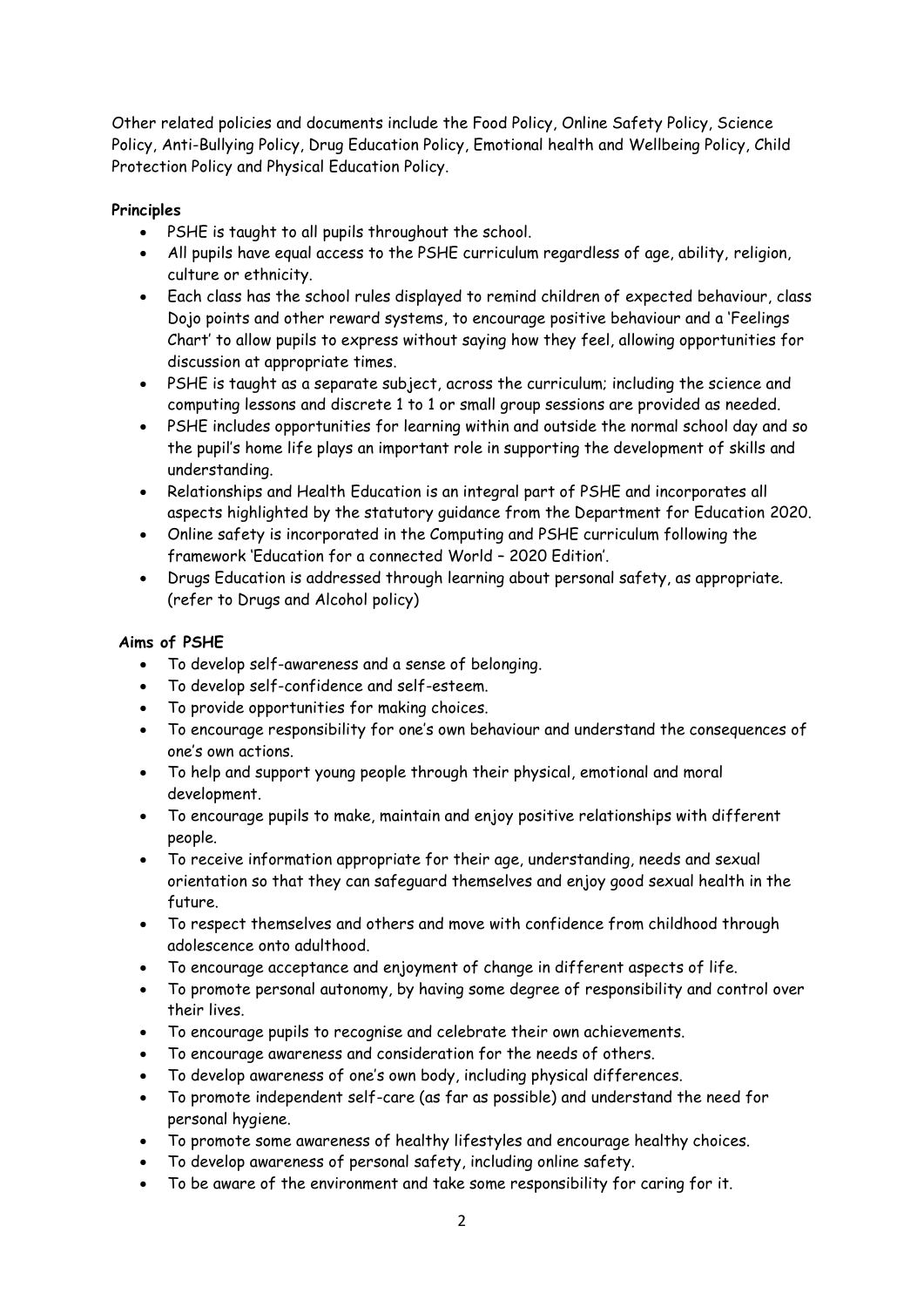- To share in the life of the community and develop an awareness of the world we live in.
- To leave Marshlands school ready for secondary education.

### **Equal Opportunities Statement**

The school is committed to the provision of PSHE to all of our pupils. Our programme aims to respond to the diversity of children's cultures, faiths and family backgrounds.

#### **How will PSHE be taught?**

We provide opportunities for teaching and learning in PSHE throughout the day, linked to routines and curriculum areas experienced by all pupils. PSHE is taught weekly as a stand-alone lesson and is normally delivered by class teachers/leaders in mixed gender groups other than when it is deemed more appropriate for topics to be covered in single sex groups. Active learning methods which involve children's full participation are used.

### **The PSHE curriculum comprises of:**

1. PSHE skills taught through core topics,

- 2. Assembly/circle time SEAL
- 3. Online safety is covered through computing and PSHE sessions

4. Discrete sessions to give the children opportunity to discuss and understand situations and reactions as they arise, throughout the school day.

| <b>PSHE</b>                                                        | Year 1                                                                                                                                                         |                                                                             |                                                                                                                                                | Year 2                                                                                                                                                          |                                                                                                                  |                                                                                                                    |
|--------------------------------------------------------------------|----------------------------------------------------------------------------------------------------------------------------------------------------------------|-----------------------------------------------------------------------------|------------------------------------------------------------------------------------------------------------------------------------------------|-----------------------------------------------------------------------------------------------------------------------------------------------------------------|------------------------------------------------------------------------------------------------------------------|--------------------------------------------------------------------------------------------------------------------|
| 2 year                                                             |                                                                                                                                                                |                                                                             |                                                                                                                                                |                                                                                                                                                                 |                                                                                                                  |                                                                                                                    |
| plan                                                               | Autumn                                                                                                                                                         | Spring                                                                      | Summer                                                                                                                                         | Autumn                                                                                                                                                          | Spring                                                                                                           | Summer                                                                                                             |
|                                                                    | The World                                                                                                                                                      | Managing                                                                    | <b>Healthy</b>                                                                                                                                 | Self-                                                                                                                                                           | Self-                                                                                                            | Growing                                                                                                            |
| PSHE.                                                              | I live in                                                                                                                                                      | Feelings                                                                    | lifestyles                                                                                                                                     | Awareness                                                                                                                                                       | care,                                                                                                            | and                                                                                                                |
| Relationship<br>and Health<br><b>Education and</b><br>Citizenship. | Respecting<br>differences<br>betweenpeople<br>Jobs people do<br>Rules and laws<br>Taking care of<br>the<br>environment<br>Belonging to a<br>community<br>Money | Identifying and<br>expressing<br>feelings<br>Managing<br>strong<br>feelings | (Y6 Mini topic<br>on growing and<br>changing inc.<br>transition)<br><b>Healthy Eating</b><br>Taking care of<br>physical health<br>Keeping well | Things we are<br>good at<br>Kind and unkind<br>behaviours<br>Playing and<br>working<br>together<br>People who are<br>special to us<br>Getting on with<br>others | support<br>and<br>Safety<br>Taking care<br>of<br>ourselves<br>Keeping<br>safe<br>Trust<br>Keeping<br>safe online | Changing<br>Baby to adult<br>Changes at<br>puberty<br>Dealing with<br>touch<br>Different types<br>of relationships |
|                                                                    |                                                                                                                                                                |                                                                             |                                                                                                                                                |                                                                                                                                                                 | Public and<br>Private                                                                                            |                                                                                                                    |
| <b>Online Safety</b>                                               |                                                                                                                                                                |                                                                             |                                                                                                                                                |                                                                                                                                                                 |                                                                                                                  |                                                                                                                    |
|                                                                    | Online<br>reputation                                                                                                                                           |                                                                             | Health, well-<br>being and                                                                                                                     | Online<br>Relationships                                                                                                                                         | Self-image<br>and identity                                                                                       | Privacy and<br>security                                                                                            |
| <b>Education for</b>                                               |                                                                                                                                                                | Online Bullying                                                             | lifestyle                                                                                                                                      |                                                                                                                                                                 |                                                                                                                  |                                                                                                                    |
| a Connected                                                        | Managing                                                                                                                                                       |                                                                             |                                                                                                                                                |                                                                                                                                                                 |                                                                                                                  | Copyright and                                                                                                      |
| World                                                              | online                                                                                                                                                         |                                                                             |                                                                                                                                                |                                                                                                                                                                 |                                                                                                                  | ownership                                                                                                          |
|                                                                    | information                                                                                                                                                    |                                                                             |                                                                                                                                                |                                                                                                                                                                 |                                                                                                                  |                                                                                                                    |

## **Long Term Plan for PSHE**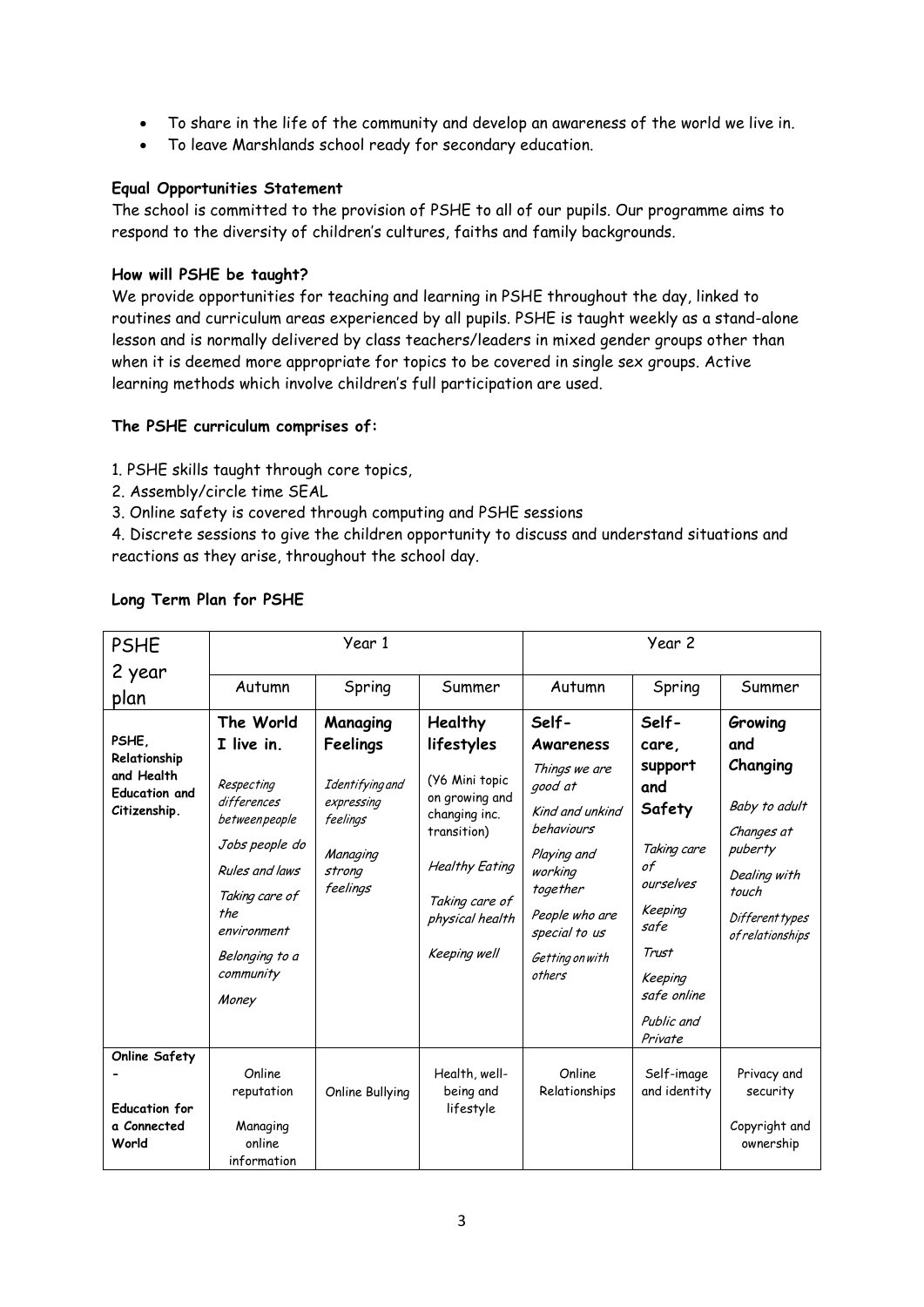## **Planning, Recording and Assessment**

Medium term plans are provided by the subject coordinator with suggested objectives and activities, these are adapted/differentiated for Short term plans by the class teachers. All medium term plans are stored on the school server in the allocated shared area or on the One Drive.

A base line assessment is carried out before starting a new topic, with ongoing assessment to ensure lessons are at an appropriate level and differentiated for the pupils. A PSHE class scrap book is kept to show example of work covered and progress made by pupils.

Twice a year teachers mark off pupil Personal and Social Development progress on DC-Pro. Progress made in PSHE will be monitored by class teachers and the PSHE lead.

### **British Values**

British Values of democracy, the rule of law, individual liberty, and mutual respect and tolerance of those with different faiths and beliefs are incorporated into class and whole school assemblies and Circle Time. They are also included in PSHE lessons as appropriate.

### **SEAL – Social and Emotional Aspects of Learning**

This is an umbrella term that covers many of the skills children need to learn. There are five main areas that fall under the SEAL banner: self-awareness, managing feelings, motivation, empathy, social skills. These skills all underpin effective learning and can have lifelong benefits. SEAL isn't a standalone subject, but is embedded throughout the curriculum and in school life. It encompasses areas such as emotional literacy, social skills and personal development, all of which is included in our PSHE curriculum, across other subjects and during assemblies and circle time.

## **Social, Moral, Spiritual and Cultural (SMSC)**

This is an integral part of our school curriculum.

The spiritual development of pupils is shown by their:

- ability to be reflective about their own beliefs (religious or otherwise) and perspective on life
- knowledge of, and respect for, different people's faiths, feelings and values
- sense of enjoyment and fascination in learning about themselves, others and the world around them
- use of imagination and creativity in their learning
- $\bullet$  willingness to reflect on their experiences

The moral development of pupils is shown by their:

- ability to recognise the difference between right and wrong and to readily apply this understanding in their own lives, recognise legal boundaries and, in so doing, respect the civil and criminal law of England
- understanding of the consequences of their behaviour and actions
- interest in investigating and offering reasoned views about moral and ethical issues and ability to understand and appreciate the viewpoints of others on these issues.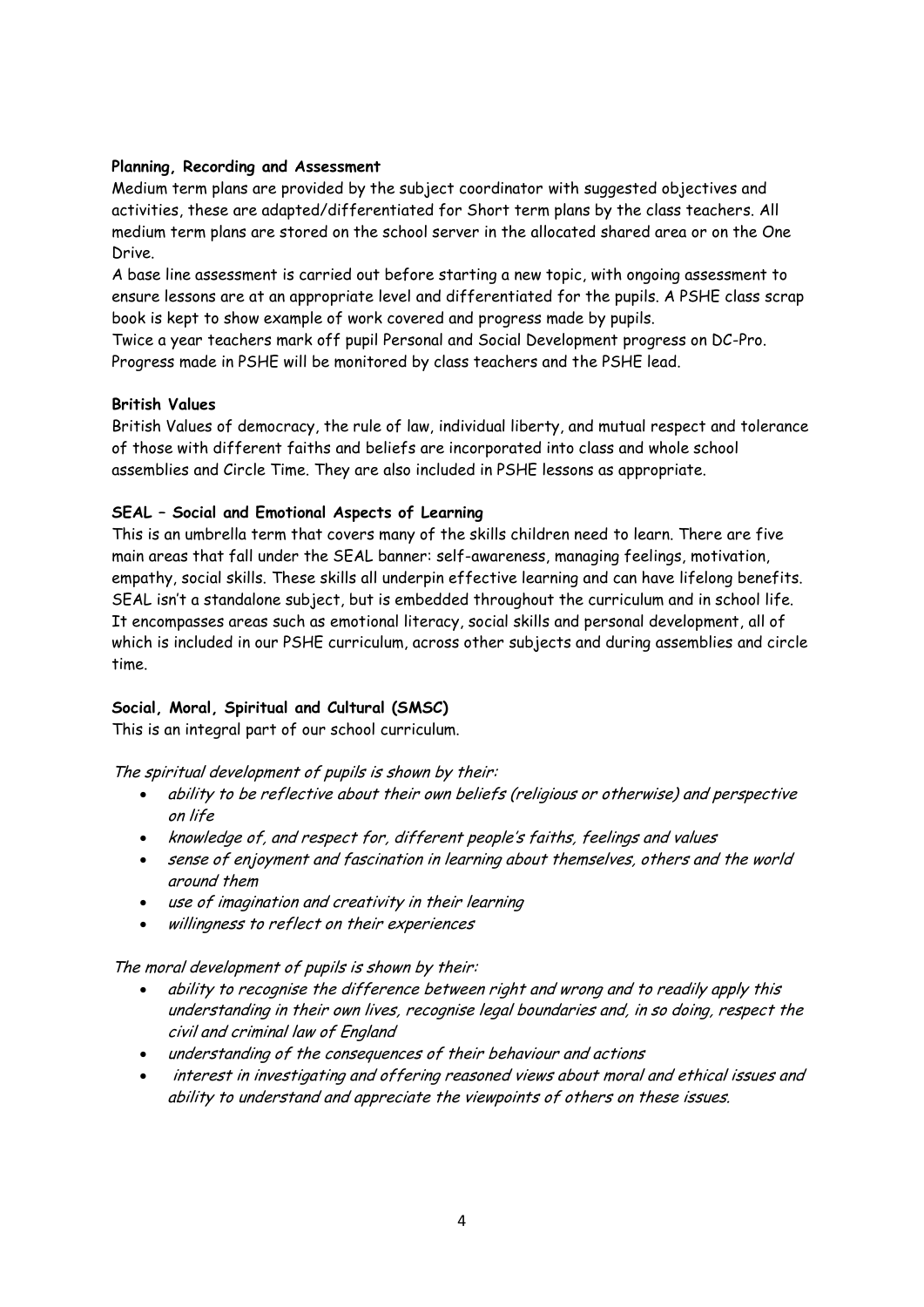The social development of pupils is shown by their:

- use of a range of social skills in different contexts, for example working and socialising with other pupils, including those from different religious, ethnic and socio-economic backgrounds
- willingness to participate in a variety of communities and social settings, including by volunteering (e.g. fund raising, singing at a care home), cooperating well with others and being able to resolve conflicts effectively
- acceptance and engagement with the fundamental British values of democracy, the rule of law, individual liberty and mutual respect and tolerance of those with different faiths and beliefs; they develop and demonstrate skills and attitudes that will allow them to participate fully in and contribute positively to life in modern Britain.

The cultural development of pupils is shown by their:

- understanding and appreciation of the wide range of cultural influences that have shaped their own heritage and that of others
- understanding and appreciation of the range of different cultures in the school and further afield as an essential element of their preparation for life in modern Britain
- ability to recognise, and value, the things we share in common across cultural, religious, ethnic and socio-economic communities
- knowledge of Britain's democratic parliamentary system and its central role in shaping our history and values, and in continuing to develop Britain
- willingness to participate in and respond positively to artistic, musical, sporting and cultural opportunities
- interest in exploring, improving understanding of and showing respect for different faiths and cultural diversity and the extent to which they understand, accept and respect diversity. This is shown by their respect and attitudes towards different religious, ethnic and socio-economic groups in the local, national and global communities

Spiritual, Moral, Social and Cultural (SMSC) development is the over-arching umbrella that encompasses personal development across the whole curriculum.

(Taken form Ofsted School inspection handbook November 2019)

#### **Pupil Voice**

Pupils are consulted on what they would like to learn about during PSHE and other issues affecting them in school through the Student Council. Each class has a representative who is elected by their class. The agenda is given out in advance and this is discussed in class prior to the meeting. For classes with pupils who are not able to put forwards their own points of view a Year 5 or 6 pupil is chosen to represent them.

#### **Confidentiality**

Teachers and other adults involved in PSHE will sometimes hear personal disclosures. It is essential that all are aware of the school's child Safeguarding policy. A copy of this is available our school website or from the school's designated teacher for child protection. Where an adult believes a child may be at risk the designated teacher must be consulted before any further action is taken. Children must be made aware that it is necessary for the school to act upon certain disclosures, such as illegal or harmful activities. 'Ground-rules' will be agreed before tackling sensitive or controversial issues.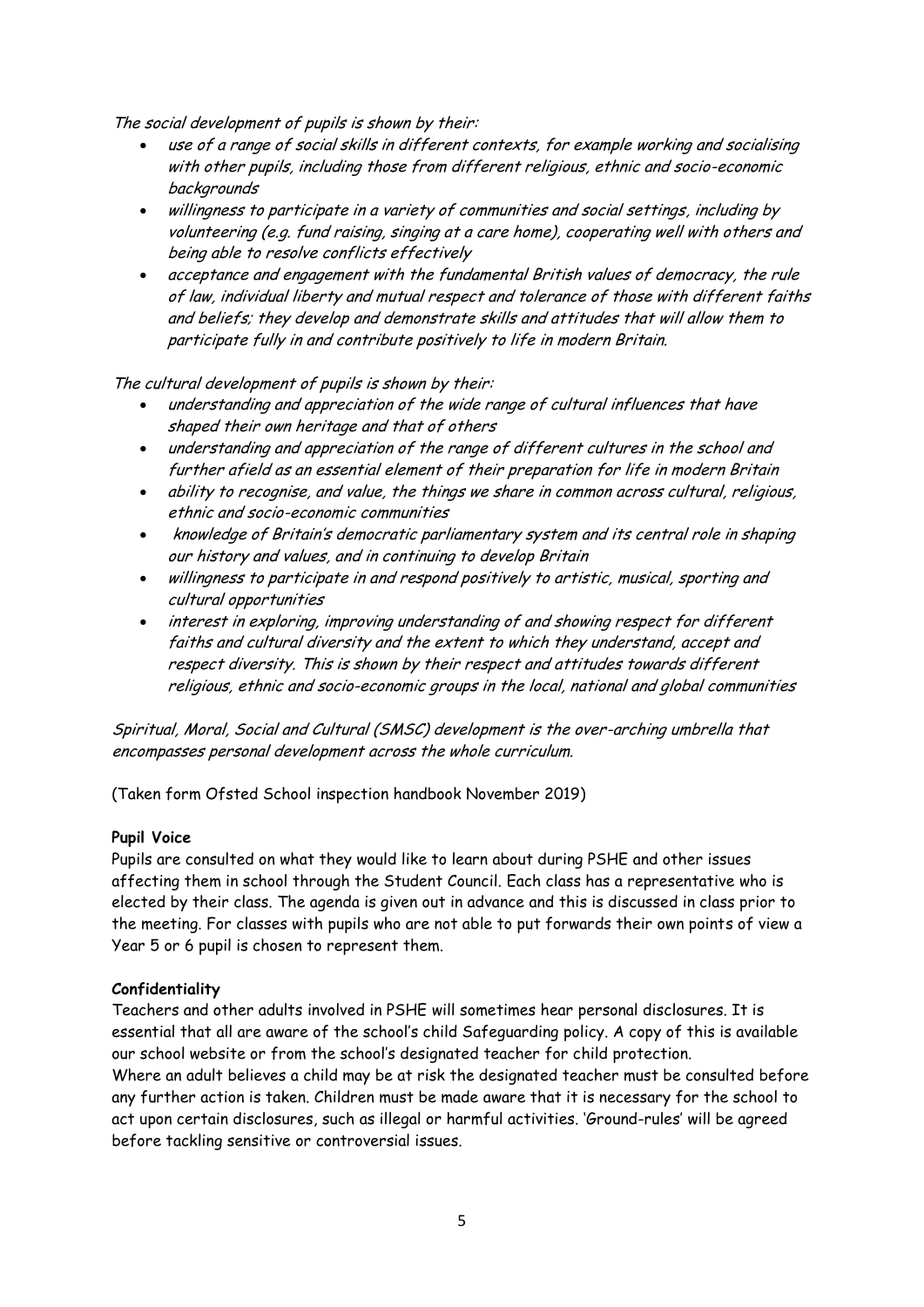#### **Controversial and Sensitive Issues**

Staff are aware that views around Relationships Education (RE) are varied. However, while personal views are respected, all RE issues are taught without bias. Topics are presented using a variety of views and beliefs so that pupils are able to form their own, informed opinions but also respect others that may have different opinions.

## **Dealing with Questions**

Questions from pupils are answered according to the age and maturity of the pupil concerned. Questions do not have to be answered directly, and can be addressed individually later. The school believes that individual teachers must use their skill and discretion in this area and refer to the Child Protection Coordinator if they are concerned.

## **Sexual Identity and Sexual Orientation**

At Marshlands we believe that PSHE should meet the needs of all pupils regardless of their developing sexuality and be able to deal honestly and sensitively with sexual orientation, answer appropriate questions and offer support. Bullying is dealt with strongly yet sensitively. The school liaises with parents on this issue to reassure them of the content and context.

### **Working with Parents and Carers**

Our school seeks to work in partnership with parents and carers to provide effective PSHE. The PSHE provided in school complements and supports the role parents play in their child upbringing. Parents/Carers will be included by:

- Information linked to our core theme for PSHE being will be posted onto the main school Dojo page at the beginning of each term, together with the topics that will be covered. If Parents/Carers would like to know more about the content, they will be encouraged to initially contact their child's class teacher, if they feel they would still like to know more then they will be directed to the PSHE lead.
- Parents/Carers will be updated through the class Dojo page on current work being covered. Progress and content could also be discussed at Parent evening, Annual Reviews and included in the pupil's school report.
- Support to help parents/carers talk to their children about relationships education and how to link this to what they will be learning about in school will be offered
- Parents/carers of Years 5 and 6 pupils will be encouraged to discuss issues their child might be struggling with at home e.g. relationships and self-help concerns, so that where possible this can be addressed in school during 1 to 1 sessions, social stories, class lessons
- Parents and carers will be invited to appropriate staff training, policy/curriculum development working parties, workshops/events/activities in school as well as the community.

When pupils in Years 5 and 6 are learning about growing and changing they may ask questions linked to aspects not covered by the Primary PSHE and Science Curriculum e.g. how conception takes place/sex. These questions will be answered sensitively as they arise with the pupils for whom the information is relevant. Parents will have advance information about the topics they will be covering and asked to let their child's class teacher know in advance if they would not like their child to take part in these discussions. Parents do not have the right to withdraw their children from PSHE or Science lessons that cover the statutory content for Key stage 1 and 2 however if lessons fall outside these guidelines parents are entitled to do this. Parents do not have to give their reasons for withdrawing their children,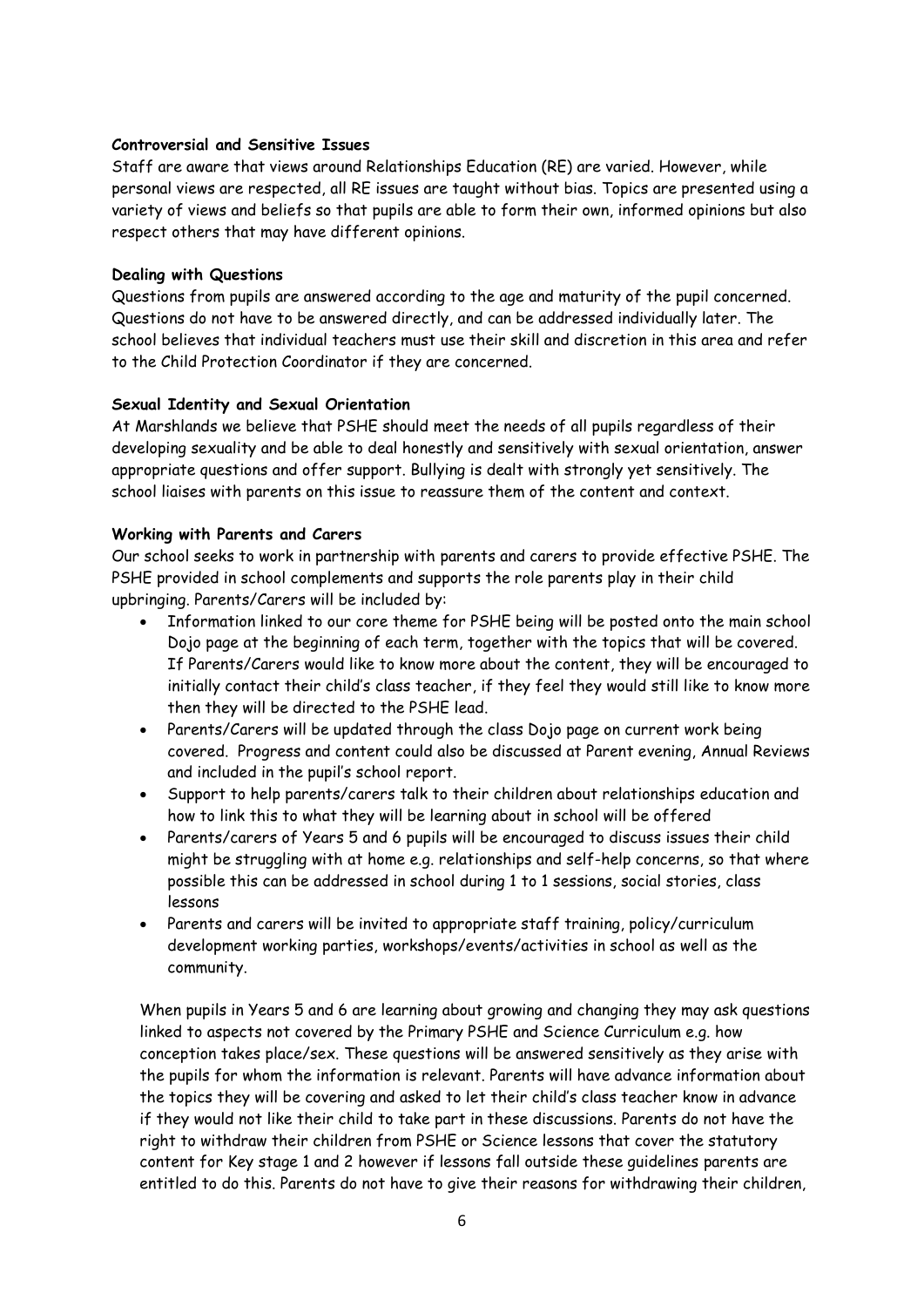but will be made aware of the implications of removing children. Withdrawn pupils will be able to join another class on such occasions.

### **Reporting Progress to Parents**

Progress in PSHE is reported to parents in End of Year reports, Annual Reviews, and discussed at Parent Consultation evenings.

## **The Role of the PSHE Subject Leader**

The current Subject Leader for PSHE is Miriam Walker.

The PSHE Subject leader is responsible for:

- Regularly monitoring and evaluating the effectiveness of the PSHE curriculum. This means inviting comment from staff and addressing any issues that arise in PSHE regarding teaching, learning or resourcing. It also involves observing PSHE lessons, regularly monitoring planning, looking at evidenced of work and monitoring pupil progress.
- To keep up with national initiatives in the development of PSHE and identify training opportunities for staff.
- Planning with the school nurse for our annual 'Smile week' etc. as part of a continuing commitment to being a healthy school.
- Locating and purchasing suitable resources to support the PSHE curriculum. This includes; places to visit and visitors to school.

#### **Resources**

Resources are purchased for individual classes or kept in the resource room. Additional items for PSHE can be requested from PSHE leader using the PSHE budget, as far as funding will allow.

## **Citizenship -Contributing to Society**

All pupils at Marshlands are encouraged to contribute to activities that involve the whole school and wider community. The pupils, families and staff participate in fund-raising activities. These opportunities help pupils to develop an awareness of the needs of others and promote a sense of caring. Regular fund-raising includes non-uniform days and sponsored events for Children in Need.

#### **Emotional Health and Wellbeing**

See Emotional health and Wellbeing Policy

## **Annual 'Smile Week'**

Marshlands is a Healthy School (has achieved the Healthy School Award and Healthy School: healthy Futures Status in the past and is currently working on achieving 'Ways to Wellbeing Status') and aims to promote healthy eating and a positive attitude to leading a healthy lifestyle. As part of this, Marshlands has an annual 'Smile Week'. This is for the whole school and involves all staff, pupils and parents. Linked with this is an ongoing effort to promote healthy eating through healthy school meals and healthy choices offered during snack time. Pupils are encouraged to make healthy choices for themselves.

## **Visitors**

Visitors can make an important contribution to teaching and learning at Marshlands. It is a valuable two-way exchange of ideas and expertise as well is encouraging interaction between pupils and the wider community. (See Visitor policy) Visitors to Marshlands include: Volunteers, Health professionals, dancers, musicians, Animal Man/Lady and entertainers.